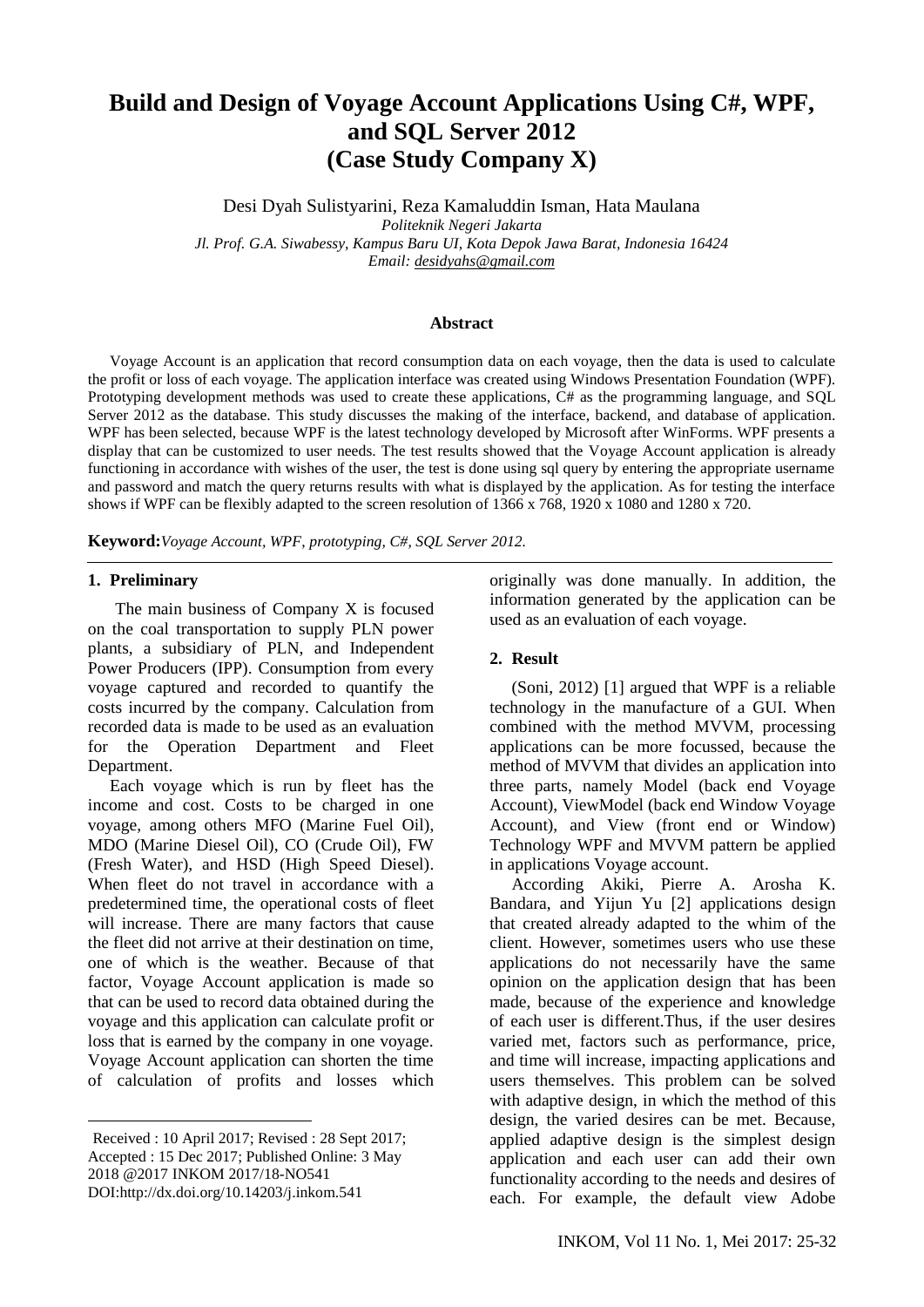Illustrator CS6, functions basic functions such as to draw a square or circle that has been provided on the toolbox left of the application, while using a function to draw the kind of brush-shaped arrow in the application, the user must add it via the Window menu in the menubar section on the application and then choose a brush library and choose a new arrows then the user can use the function to draw the arrow.This is done in Adobe for drawing basic shapes such as square or circle is the basic need of every user applications, both from a user-level amateur to professional, while the functions of drawing with the brush-shaped arrow usually used a specific user only, so with an adaptive design applied to Adobe, users with amateur level does not interfere with the choices necessary functions that are not shown in the default view of the application.Adaptive design is a method that can be applied to a wide variety of programming languages in accordance with the ability of the developer. As with the Java language, C # (WinForms and WPF), Python, or Objective C and Swift. But when referring to the second article, WPF than the other advantages is rendered WPF display with 2 threads. Thread 1 to render and thread 2 to adjust the responsiveness of the user interface, so that the display of adaptive design can be better and more responsive.

## **3. The Making of Application**

Voyage Account application created by using Microsoft Visual Studio 2015. Microsoft [3] stated that Microsoft Visual Studio 2015 is a set of software tools to create, from the planning phase through User Interface design, coding, testing, debugging, analyzing code quality and performance, deploy to customers (publishing), and collect telemetry (metered variable) on use. In making the Voyage Account, the method used in analysis of needs (requirements analysis) is to interview the users from Operation and Fleet Department. After the interviews obtained several requirements, including:

- Using an integrated database.
- Add and edit data ship, barge, and ports.
- Add and edit fixed cost of each fleet.
- Calculate the profit / loss of each voyage by the fleet.
- Can view voyage data which has been completed and the voyage reporting.
- Security with personalized login and employee profiles.
- Features a forgotten password.
- Setting the database connection.

In addition to these requirements, an Excel file (shown in Figure 1) obtained containing the data voyage of some fleets from 2015-2016.



**Figure 1.** File Excel Voyage 2015-2016 Period

## **3.1. The Making of Interface Application**

Voyage Account application interface created using WPF. Shirish Patil *et al.* (2012) [4] said that Windows Presentation Foundation (WPF) is a new presentation API in WinFX. WPF is the latest step in User Interface technology. WPF has all the common controls like buttons, check boxes, and more. WPF has all the capabilities of HTML and Flash. WPF supports XAML. All WPF applications start with two stages, managing the UI and other background threads to handle rendering and repainting. Rendering and repainting is managed by WPF itself.

Shylesh S. (2016) [5] in his article argues that Windows Presentation Foundation (WPF) and WinForm have their respective advantages and disadvantages. The most striking difference between the two is the display design and use of resources. WinForms is a prior technology that does not require a lot of resources to use. While WPF offers a better view than WinForms, WPF has a method for processing a special look. However WPF requires more widely used resources.

Microsoft [6] suggests the core of WPF is a rendering engine that has a resolution independent and has a base vector that is built to take advantage of modern graphics hardware. WPF enlarge the core with a set of features of the development of applications that include Extensible Application Markup Language (XAML), controls, data binding, layout, graphic 2-D and 3-D, animation, styles, templates, documents, media, text, and typography.

Voyage Account before application is made, the problems encountered by the Division of Business and Operations submitted in advance to find a solution. Here is a constraint faced by Divisi Usaha dan Operasi Armada: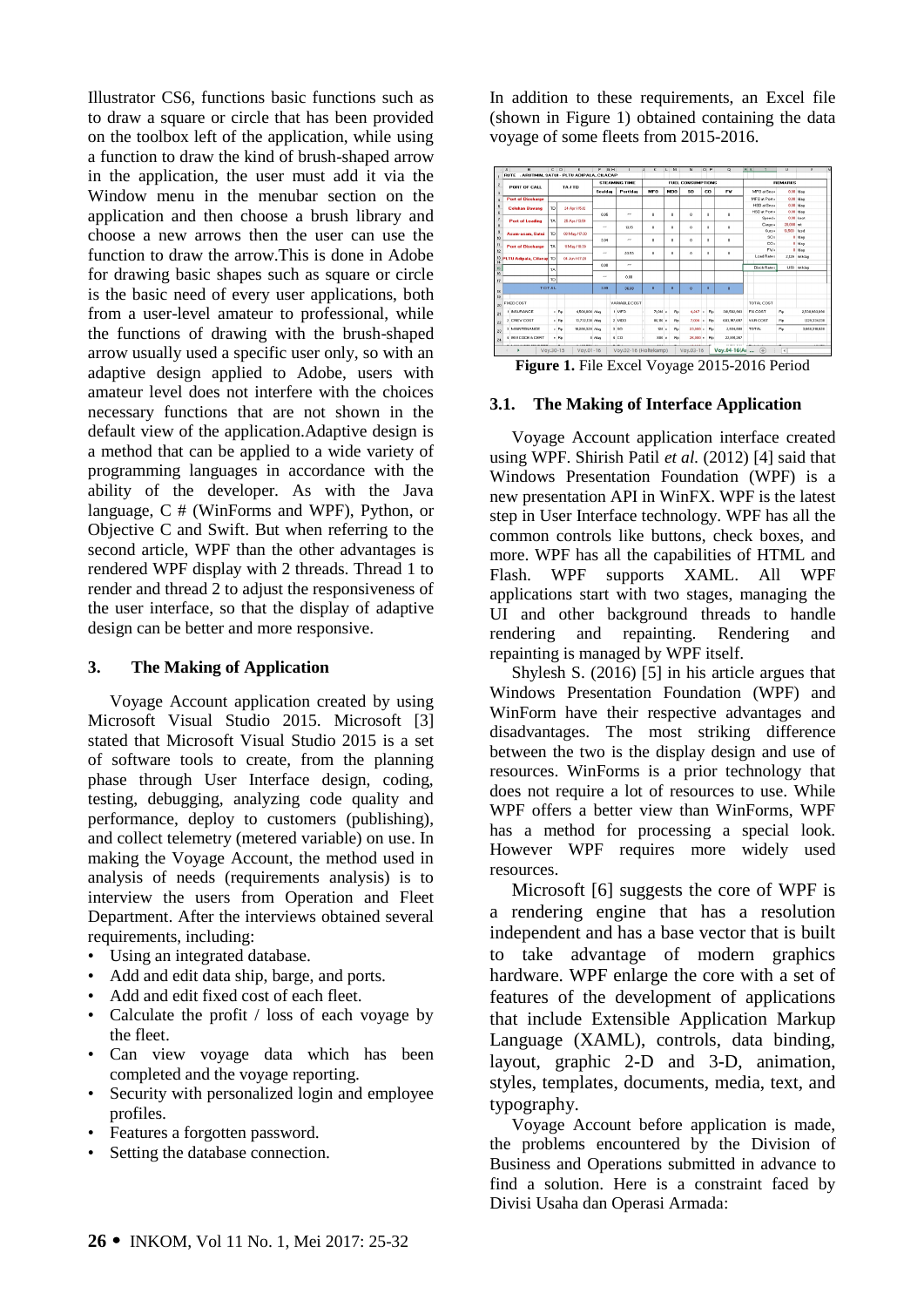- The use of Microsoft Office Excel as a media to make a report on every voyage, so the user must set and adjust the size of the tables against inputted data.
- Sometimes the user become focused on data being inputted and less scrupulous.
- Common human error in the calculation with Excel formulas.
- Users often to perform copy and paste existing report formats to make the voyage a new report.
- Data that has been completed voyage report difficult to find because it is mixed with other data.

Once the problem is finished presented, solutions have been successfully obtained then expressed to the parties concerned. The solution is obtained by changing the input of each data obtained from only shaped excel file into an application called Voyage Account. In Voyage Accountapplications, it takes some window, the window to get into the app, window main menu, window to enter, view, and update the ship, window to enter, view, and update the barge, the window to enter and update the port, the window for inputting and updating fixed cost, the window to enter and view the voyage, window to personalize the employee, and the window for setting. During the display interface design for applications Voyage Account, the thing to do is sketch design display interface is used and then translate these sketches into WPF display. Here is shown a sketch design has been created and has been converted into WPF display.



**Figure 2.** *Window\_MainMenu.xaml* Sketch

Figure 2 is a sketch for Window Main Menu.xaml. Window\_MainMenu.xaml contains fifteen menu options that has been provided. Once converted into WPF, then Window\_MainMenu.xaml will look like in Figure 3.



**Figure 3.** *Window\_MainMenu.xaml* using WPFtechnology

In Figure 3, a picture of an employee, NIP employee, employee name, and the application name in the upper part of the design of the menu display. The menu is yellow and has a user icon to personalize employee passwords and change your picture. Menu purple and have a question mark icon contains directions for use application Voyage Account. The menu is grayed out and have icon letter "i" contains a brief explanation about the application Voyage Account. The menu is pink and has a logout icon to exit the application. The menu is red and has a plus icon has a function to add record voyage. The menu is orange and has a search icon has a function to display a record of all the voyage. The menu is purple and has a pencil icon to edit record function fixed cost. The menu is pink and has a search icon has a function to display the record fixed cost. The menu is light blue and has a ship icon has a function to edit the data owned vessels. The menu is light blue and has the anchor icon is used to edit the data barge owned. The menu is light blue and has a function to edit the icon buildings owned port data. The menu is green and has a ship icon has a function to add the vessel. The menu is green and has the anchor icon is used to add data barge. The menu is green and has a building icon serves to add to the data port. Tealcolored menu icon box and has a function to see the last voyage, recent gains, total voyage, and graphs of all the voyage.

## **3.2. The Making of Database**

Stan Gibilisco [7] found that SQL Server 2012 is a relational database management system (RDBMS) from Microsoft are designed for corporate environments. So the use of SQL Server 2012 is ideal for storing data obtained from the application Voyage Account.

Once the requirements established, Entity Relationship Diagram (ERD) created by translating the data contained in an Excel file. ERD pieces can be seen in Figure 4. Ramez Elmasri (2016) [8] describes the type of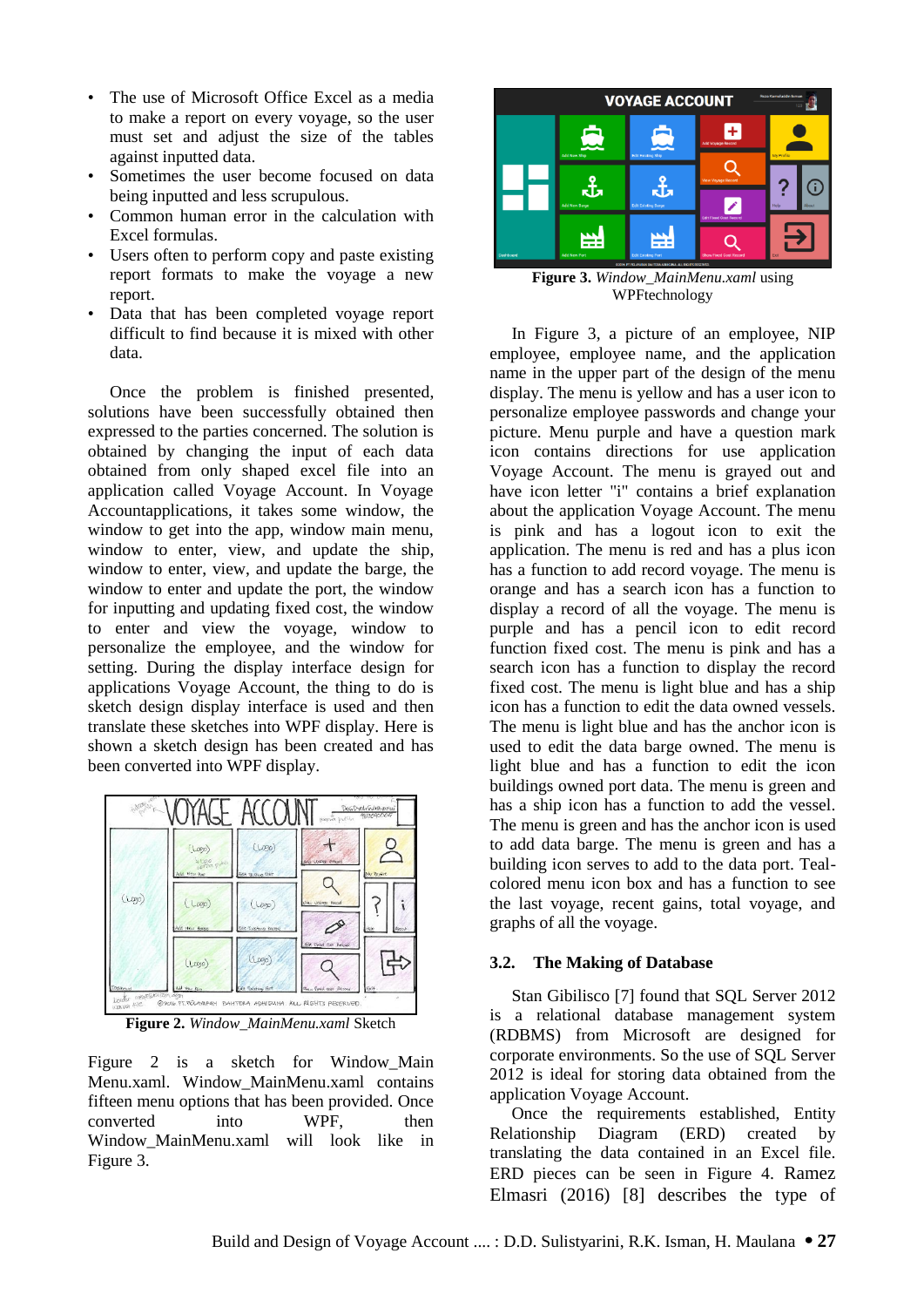relationship (relationship) used in ERD generation. Types of relationships include One-to-one (1: 1), One-to-many (1: N), and Many-to-Many (M: N).



**Figure 4.** ERD translation of the Excel file Voyage 2015-2016 Period

SQL Server 2012 can be optimized, according to Costel Gabriel Corlatan and Marius Mihai Lazar (2014) [9] SELECT query optimizers in SQL Server, with the addition of index, view, and statistics. This is very important given the efficiency of the resources used (saving the use of Random Access Memory and Central Processing Unit). Searching data with this method requires a longer query than search in general as well as time savings of less than a second to search for some data from hundreds of existing data, but if users want to search data from millions of existing data rows, this method is perfect because can save time and save usage of RAM and CPU, this is possible because with the index method, SQL Server does not need to search the data throughout the millions of data, simply search the data on the index-index that is determined then the role of view on search, SQL Server does not need to work hard in menelurusi all the field names in the table, just browse the fields which are specified in the view.

In making the application of Voyage Account (after user requirements are met) the work is divided into two phases: creation of databases and back-end coding.

Then created a table in the database schemas based on user requirements. User requirements are filled with a total of 14 tables. The following will be mentioned as much as 3 table as an example:

- Employees.Employee, table which contains details about the employee, such as Employee Identification Number (NIP), the name, place and date of birth, email, photos, and a password.
- Armada.Voyage, table which contains details of each trip fleets, such as trip number, company name, dates, duration of the trip, the name of the port of loading, unloading port name, the name of the power plant, the number of days over the sea, the number of days during dipelabuhan, the speed of the fleet with the charge, the speed of the fleet without charge, distance from the port of loading to the port of loading, the distance from the loading port to the power plant, the speed of loading and unloading speed.
- Armada.Ship (query can be seen in Figure 5), which contains a detailed table of ships, such as id ship, vessel name, call sign ship, ship classification, in shipbuilding, the number of cargo ships, and the image of the ship.



**Figure 5.** SQL Query 2012 to make a table Armada.Ship and Armada. Barge in database schemas Fleet

Once the database, the database schema, and the table is made, the next thing to do is to make the relationship between the primary key table by using references. This is done to make the relationship one to one or one to many relationship and or otherwise.

## **3.3. The Making of Backend Application**

Once the design of the database is complete, then proceed with the design of backend applications. Voyage Apps account has seventeen features used by the user. These features correspond to the usecase diagram in Figure 7.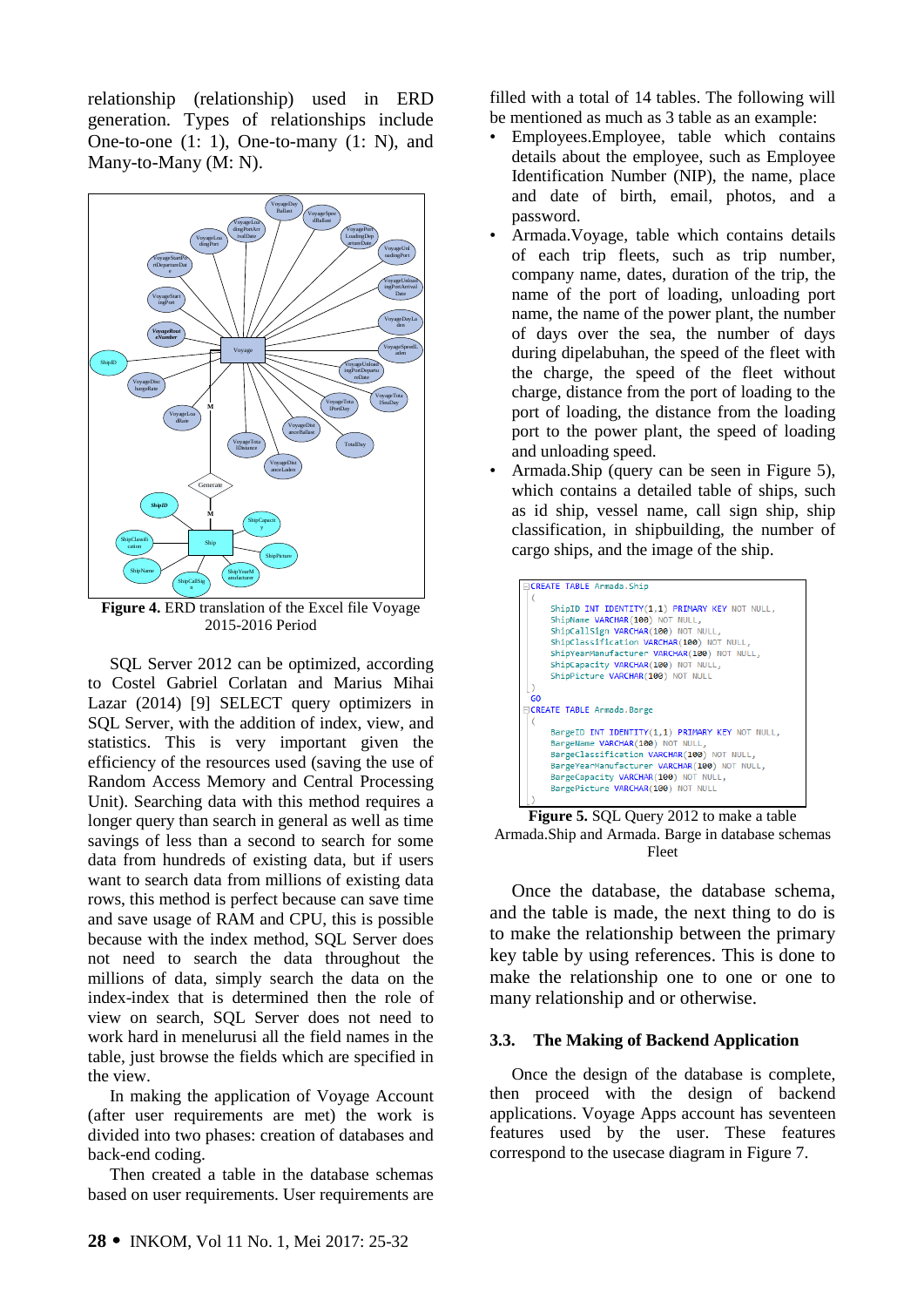

**Figure 6.** *Usecase Diagram Voyage Account*

**EXERCT FRECONSET CONSERVANT CONSERVANT**<br>
SURFACE TO THE USE CONSERVANT CONSERVANT CONSERVANT CONSERVANT CONSERVANT CONSERVANT CONSERVANT CONSERVANT CONSERVANT CONSERVATION CONSERVATION CONSERVATION CONSERVATION CONSERVAT The whole function is done in a separate class with CRUD.cs name (can be seen in a purple piece of code is the class name to the image in 8). Margaret Rouse [9] of the opinion that  $C \#$  is a programming language that supports objectoriented programming (OOP). This is possible because C # supports method of object-oriented programming (OOP), so each of these functions being the object of which there are objects that are smaller. The framework used in the manufacture of Voyage Account application is .NET Framework 4.5.2. Microsoft [11] found himself .NET Framework is a framework used by developers of Windows-based applications. .NET provides a variety of options for use in manufacturing applications ranging from desktop applications (Windows Forms), a web-accessible applications (ASP.NET) to System.Xml (Defined Data Including XML using XSLT and XPath)*.*

With this method is applied, the workmanship and the use of each function can be maximized. For example scenario, if the latest voyage of data entered by the user wants, the user must log in first and then selected Add Voyage Record (the red button with the icon added in Figure 7) in Window\_MainMenu and final process is data entered by the user voyage. In the process of inclusion of new data, three sets of functions through which the user, wherein the method of OOP three strands are taken of each object, so there are three functions that stand alone, ie login function, the function of the menu selection on the main menu, and the data storage function voyage into the database. With the sharing of the work into three functions, the work can be focused, because if there is a fault on one of the functions, enough to justify the wrong function does not

need the entire job. Another advantage possessed this method is able to use back functions the same as the example of the next scenario, a user wants to view the data voyage that has been stored, the first step is the user must be logged on, then Window\_MainMenu traversed by choosing View Voyage Record (button is orange with magnifying glass icon in Figure 7) and the last view data voyage. Login process is equally passed the first scenario (the latest voyage of data included user) and the second scenario (data stored voyage that users see), with OOP method login code (the code can be seen in Figure 8) is made once and can be used for both scenarios.



**Figure 7.** *Window\_MainMenu Voyage Account* Interface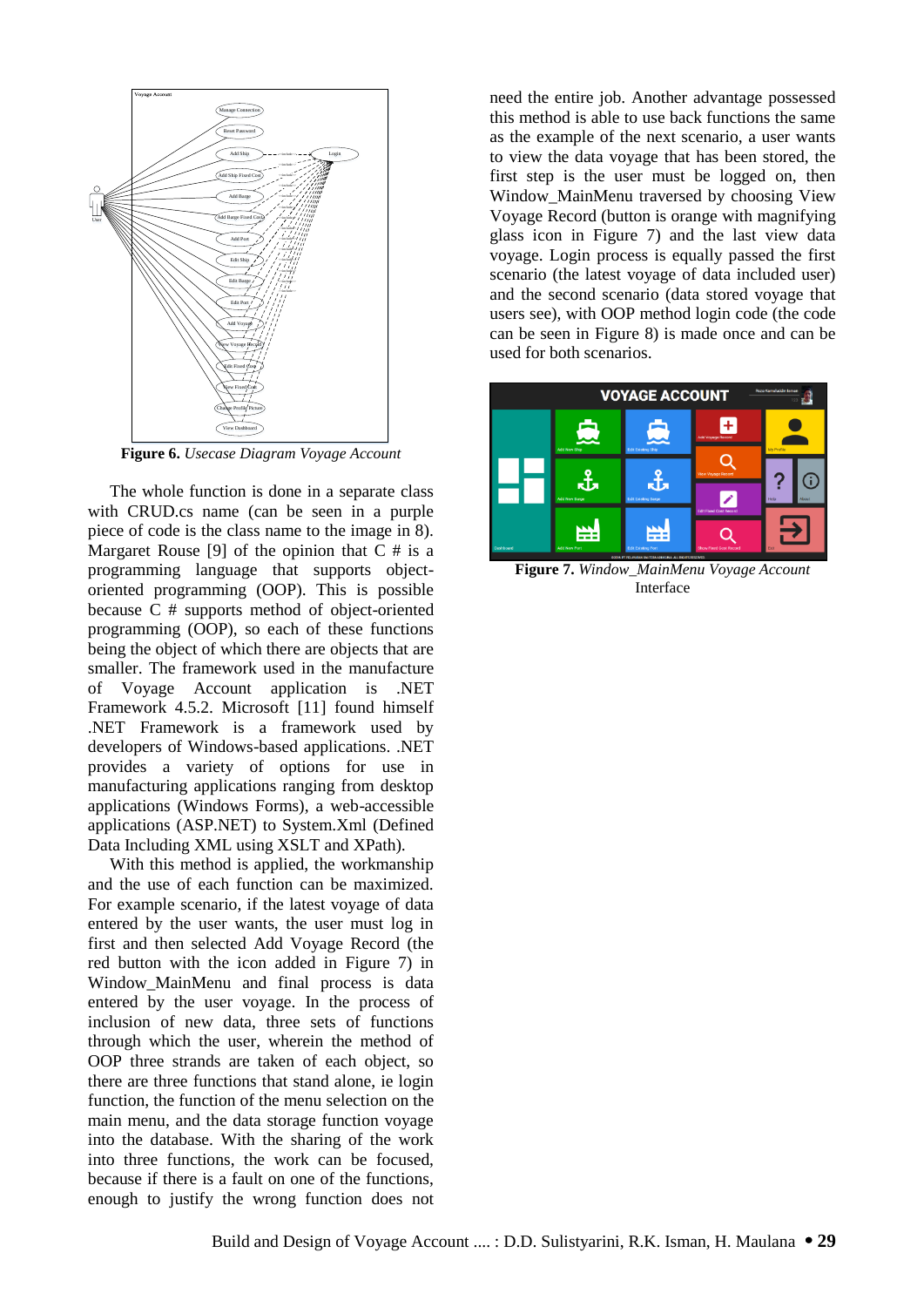```
using System;
using System.Collections;
using System.Data;
using System.Data.SqlClient;
namespace VA_BAG.Model
{
class CRUD
{
       Config con = new Config();
        private SqlConnection sqlcon;
 // ACCOUNT MANAGEMENT
public string[] Login(string UN, string PW)
        {
            sqlcon = con.ConnectSQL();
string[] details = new string[3];
            using (sqlcon)
            {
 sqlcon.Open();
 string sql = "SELECT EmployeeNIP, 
EmployeeName, EmployeePhoto FROM Employees.Employee 
WHERE EmployeeNIP = @NIP AND EmployeePassword = 
ADW;
SqlCommand sqlcom = new SqlCommand(sql, sqlcon);
                using (sqlcom)
 {
sqlcom.Parameters.Add(new SqlParameter("@NIP", UN));
                   sqlcom.Parameters.Add(new 
SqlParameter("@PW", PW));
                   SqlDataReader dr = 
sqlcom.ExecuteReader();
                   while (dr.Read())
{
details[0] = dr.GetString(0);
                      details[1] =dr.GetString(1);
                      details[2] =dr.GetString(2);
 }
                  sqlcon.Close();
 }
 }
return details;
        }
```
**Figure 8.** *public string[] function Login(string UN, string PW)* in a group class Account Management Voyage Account CRUD.cs

Bits of code in Figure 8 are printed in red is a SQL query to retrieve data EmployeeNIP, EmployeeName, and EmployeePhoto in the database. Whether or not the inspection process and the presence or absence of employee data in the database with code snippets in blue in Figure 9 were checked through two parameters that the user entered (UN string, the string PW - UN means that the username and password PW mean). If the user data is in the database, then these data were taken with the piece of code in green and placed in a static array size of three index (string  $\lceil \cdot \rceil$  details = new string  $\lceil 3 \rceil$ ; and each index used as a place for data EmployeeNIP the details [0], EmployeeName in details [1], and EmployeePhoto in details [2]) then the data already stored in the array is returned to Window\_MainMenu (because after a successful login Window\_MainMenu be displayed) with code snippets "return details; ".

In Figure 9, explained about the data that has been retrieved and sent from class CRUD.cs towards Window\_MainMenu to be displayed in the user information.

```
Figure 9. Pieces of back end 
namespace VA_BAG.View
{ 
     public partial class Window_MainMenu
\{ \{ \} CRUD MASTER = new CRUD();
         string setNIP, setName, setPhoto;
         public Window_MainMenu(string empNIP, string 
empName, string empPhoto)
         {
             InitializeComponent(); 
setNIP = empNIP;setName = empName;
             setPhoto = empPhoto;
this.lblNIP.Content = setNIP;
this.lblName.Content = setName;
BitmapImage Photo = new BitmapImage();
             Photo.BeginInit();
             string startuppath = 
System.IO.Directory.GetCurrentDirectory();
             Photo.UriSource = new Uri(startuppath + 
"\\Picture\\" + setPhoto + "");
             Photo.EndInit();
             imageEmp.Source = Photo;
         }
```
*Window\_MainMenuVoyage Account*

In Figure 9, pieces of code are printed in red are required Window\_MainMenu parameters, three parameters obtained from the contents of a static array in the process of a successful login (login code in Figure 8). Then, code snippets in green in Figure 9 is the way to put the Main Number Employees at the front end of applications, code snippets purple is a way to put the name of an employee at the front end applications, and code snippets shown in blue is the way to put photos of employees at the front end application. So it can be seen in the user information (Figure 10 circled in red) is a front end view of applications the data retrieved from the database (Figure 10).



**Figure 10.** User information on Window\_MainMenu Voyage Account

## **3.4. The Interface Testing**

When encoding has been completed, then the overall application testing is done. To test design, originally done installing applications with a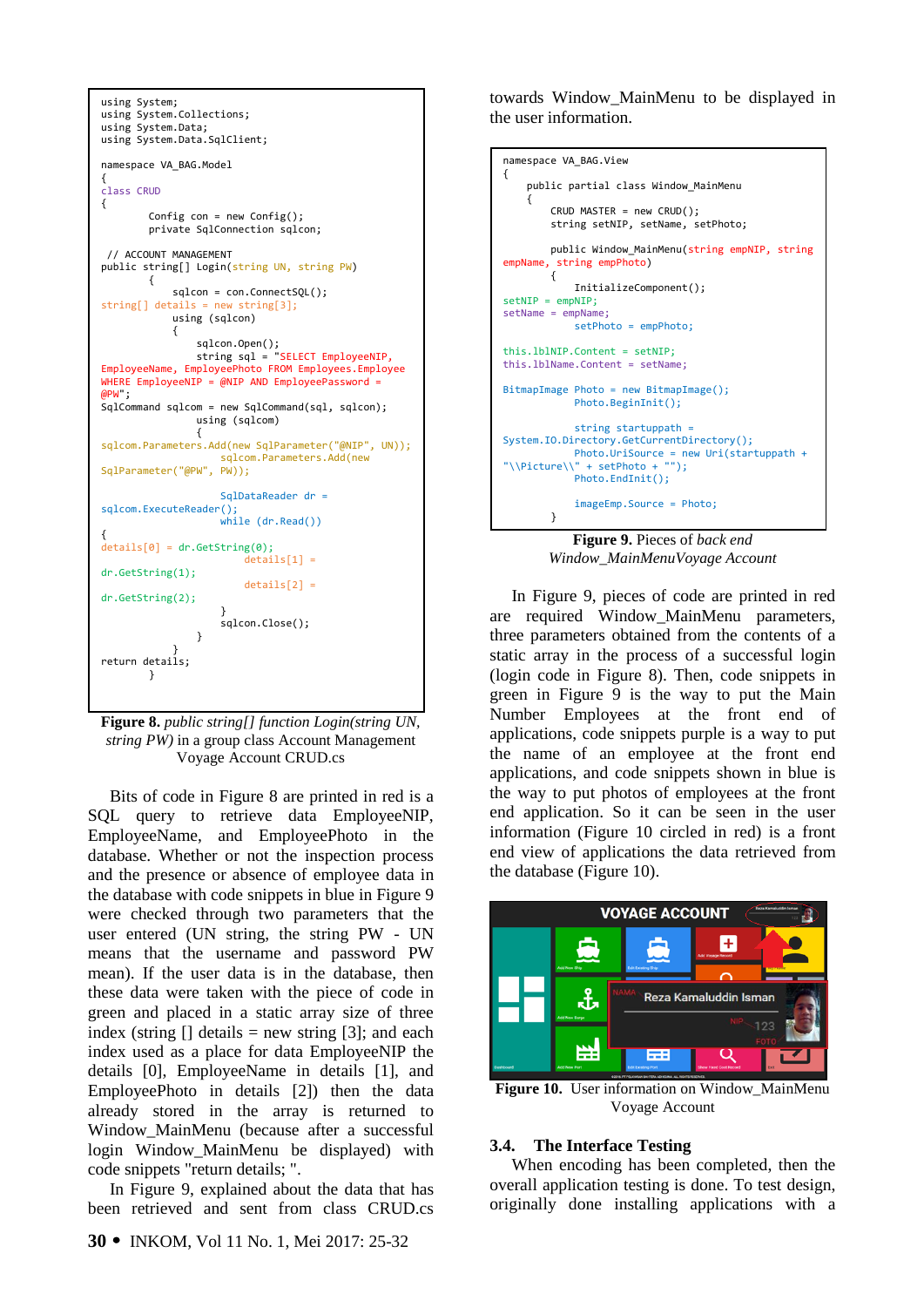screen resolution of 1366 x 768 (Figure 11). Design has been made with good produce output so as to make the application in accordance with the resolution of the screen.



**Figure 11.** Interface display with 1366 x 768 resolution

Furthermore, the next design test with a screen resolution of 1920 x 1080 (Figure 12). Design has been created to produce output properly so as to make the application in accordance with the screen resolution.

|           | <b>VOYAGE ACCOUNT</b>           |                                                       |              |                |       |          |
|-----------|---------------------------------|-------------------------------------------------------|--------------|----------------|-------|----------|
|           | <b>ADD SHIP DATA</b>            | <b>SHIP DATA LIST</b>                                 |              |                |       |          |
|           |                                 | Name                                                  | Call Sign    | Clevelfection  | Year. | Capacita |
| Ξ         | <b>Ship Name</b>                | TEST                                                  | TEST         | TEST           | 1930  | 17,930   |
| 123       | Ship Call Sign                  | <b>MV Inter Bancer</b>                                | 325MO        | <b>MCA BKI</b> | 2013  | 28.374   |
|           |                                 | <b>MV Swifter Ranges</b>                              | <b>V7140</b> | RK.            | 2011  | 20,000   |
| $\bullet$ | <b>Ship Classification</b>      | $\mathbf{v}$                                          | $\mathbf{w}$ | 2013           | 2800  | 34, 555  |
| Ë         | <b>Ship Year Manufacturer</b>   |                                                       |              |                |       |          |
| 忑         | <b>Ship Capacity</b>            |                                                       |              |                |       |          |
| $\circ$   | <b>Picture Name</b><br>$\cdots$ |                                                       |              |                |       |          |
|           | G                               | ROUSE PT PLASSING BRITTIN ACHEEMA, ALL RESIDENTION IN |              |                |       |          |

**Figure 12.** Interface display with 1920 x 1080 resolution

The last design test is the tests carried out with a screen resolution of 1280 x 720 (Figure 13). Design has been created to produce output with either making the appropriate application of user expectations.



**Figure 13.** Interface display with 1280 x 720 resolution

After fulfilling all user requirements and the tests on the design and features of, the Accounts Voyage applications have been made and are applied in the manufacture of voyage report. Here is a perceived advantage by the Division of Business and Fleet Operations, which is:

- Users only need to enter the data that has been held in the space provided.
- Create a user focus, because the user must fill out each form with the sequence and in accordance with the groove. This makes the user must complete a voyage data input beforehand.
- Design a more simple front end to allow a user to perform the work.
- Safer, because all of a user's activities are recorded in the Application log.
- It takes a login to log into the application, so that people who have no interest can not use the application.

## **3.5. The Backend Testing**



**Figure 14.**Testing the query login with username and password are correct so that to get the data employee

Figure 14 is a test backend applications via SQL Server 2012 through a query in the login function, query in Figure 11 return a value of the stored data. With two parameters are correct (EmployeeNIP and EmployeePassword) then select the results in the database (Figure 12 circled in red) in accordance with the Figure 11 which is the information displayed on the front end application. With the incompatibility of values between Figure 11 and Figure12 can be concluded that the backend (logic and code) applications are functioning properly.

## **4. Summary**

Voyage Account is an application used to know all the details of every voyage. Back end applications created with the C # language provided by the .NET Framework. The database used is SQL Server 2012, the development method used is prototyping. Some of the advantages gained when using these applications is the gain or loss is calculated faster, more convenient because users can simply enter data and do not need to enter a formula (Excel), Voyage Report made automatically once the data